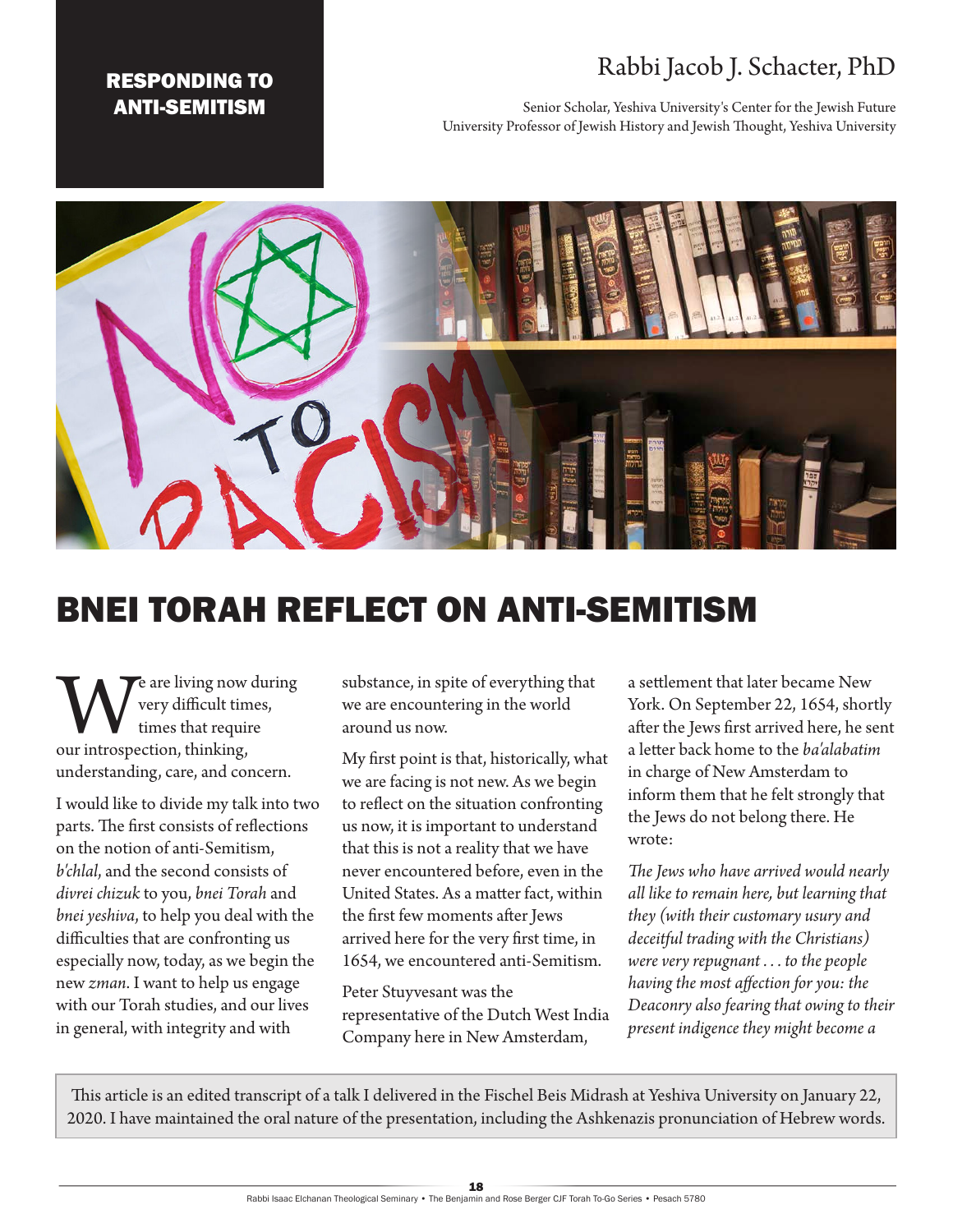*charge in the coming winter, we have, for the benefit of this weak and newly developing place and the land in general, deemed it useful to require them in a friendly way to depart; praying also most seriously in this connection, for ourselves and also for the general community of your worships, that this deceitful race, such hateful enemies and blasphemers of [Christianity], - not be allowed further to infect this new colony, to the detraction of your worships and the dissatisfaction of your worships' most affectionate*  subjects.<sup>1</sup>

Do you hear such language? This group of "deceitful," "repugnant," "hateful enemies" and "blasphemers" cannot be allowed "to infect" this beautiful *olam ha-chadash* called New Amsterdam! Jews show up in this city, are greeted with a *shalom aleichem* and told *be-lashon nekiyah*, "in a friendly way," to get out of here; we don't want you. The moment we arrive here we are met with derision and with rejection.

There is a history of anti-Semitism in the United States. Now is not the time to go into detail; I'll mention just two other examples. In probably the most blatant official anti-Semitic act in American history, General Ulysses S. Grant implemented "General Order No. 11" in 1862, expelling all Jews from territories under his control.<sup>2</sup> Later, in the 1930's, there was a Catholic priest by the name of Father Charles Coughlin who spewed vicious anti-Semitism on his radio show that had 20 million listeners.<sup>3</sup>

And so, what we are experiencing now is not new. This is something that, regretfully, we have had to deal with before, even in this country. Having said that, I would say that what we are facing today *is* especially disturbing because the situation had been much

better and quieter for the last number of decades, *baruch Hashem,* more or less. And therefore, it behooves us to try to understand how we can react to what is going on now. It is particularly important for us as *bnei Torah* and *bnei yeshiva* to think about what we need to do to maintain our commitments, our learning, our *talmud Torah* and our *yir'as Shamayim*. 4

#### Esav Sonei Es Yaakov

Anti-Semitism has been a part of the millennia-old Jewish experience long before Jews arrived in the United States. We annually recite the words in שבכל דור ודור עומדים עלינו ,Hagadah the לכלותינו, in every generation there were those who sought to destroy us. Peter Stuyvesant was not *mechadesh* a new *he'arah*; we already had to deal with this reality from the very dawn of our history. These words in the Hagadah are followed by a discussion of the Yaakov- Lavan encounter. ולמד צא .מה בקש לבן הארמי לעשות ליעקב אבינו In fact, in *She'er Yisrael*, the Netziv's thoughtful essay on the nature of anti-Semitism*,* he makes a great deal out of the Yaakov-Lavan encounter.<sup>5</sup> But I want to focus primarily on the Yaakov-Esav encounter.

After having been separated for many years, Yaakov hears that Esav is coming toward him and he prepares himself for this encounter.

וירץ עשו לקראתו ויחבקהו ויפל על צוארו וישקהו ויבכו.

*Esau ran to greet him. He embraced him and, falling on his neck, he kissed him; and they wept.* **Bereishis 33:4**

Rashi notes that there are dots on top of the word *vayishakehu* in the Torah, which is meant to indicate that the word is not to be understood as it simply appears, as what the reader would normally think it means. *Vayishakehu* does not really mean *vayishakehu*, a word generally indicating that Esav expressed warm feelings to Yaakov that would normally be demonstrated by a kiss. In fact, it means something else. And Rashi presents two options.

The first is that, in fact, Esav did not really kiss Yaakov; rather, he just went through the motions. The second opinion is the one relevant to us. Rashi quotes Rabbi Shimon bar Yochai who stated a principle, הלכה היא בידוע שעשו שונא את יעקב. It is a halacha. What is more important to us than a halacha? We live our lives by halacha. בידוע היא הלכה. It is well known, everybody knows, it is simply obvious, that Esav hates Yaakov and therefore, it is inconceivable that Esav kissed Yaakov. Of course he did not kiss Yaakov. The *p'shat*, or simple meaning, cannot be that he kissed Yaakov and therefore, says Rabbi Shimon bar Yochai, the dots on top of the word are meant to indicate that the real meaning is the opposite, that, in this case, Esav *really did* kiss Yaakov. At that moment, Esav's mercy was aroused and he kissed Yaakov with all his heart. This time it really *does mean* literally *vayishakehu*.

 .הלכה היא בידוע שעשו שונא את יעקב What does this mean?

First, it is interesting to note that in commenting on this verse, the author of the *Yalkut Shimoni* (*Be-ha'alos'cha* #722) formulates this phrase not הלכה היא בידוע שעשו שונא את יעקב as well is it ,בידוע שעשו שונא את יעקב but known that Esav hates Yaakov, without the words *halacha hi*. But most sources do use the phrase *halacha hi* and this raises a question. How is the word *halacha* relevant here? Is the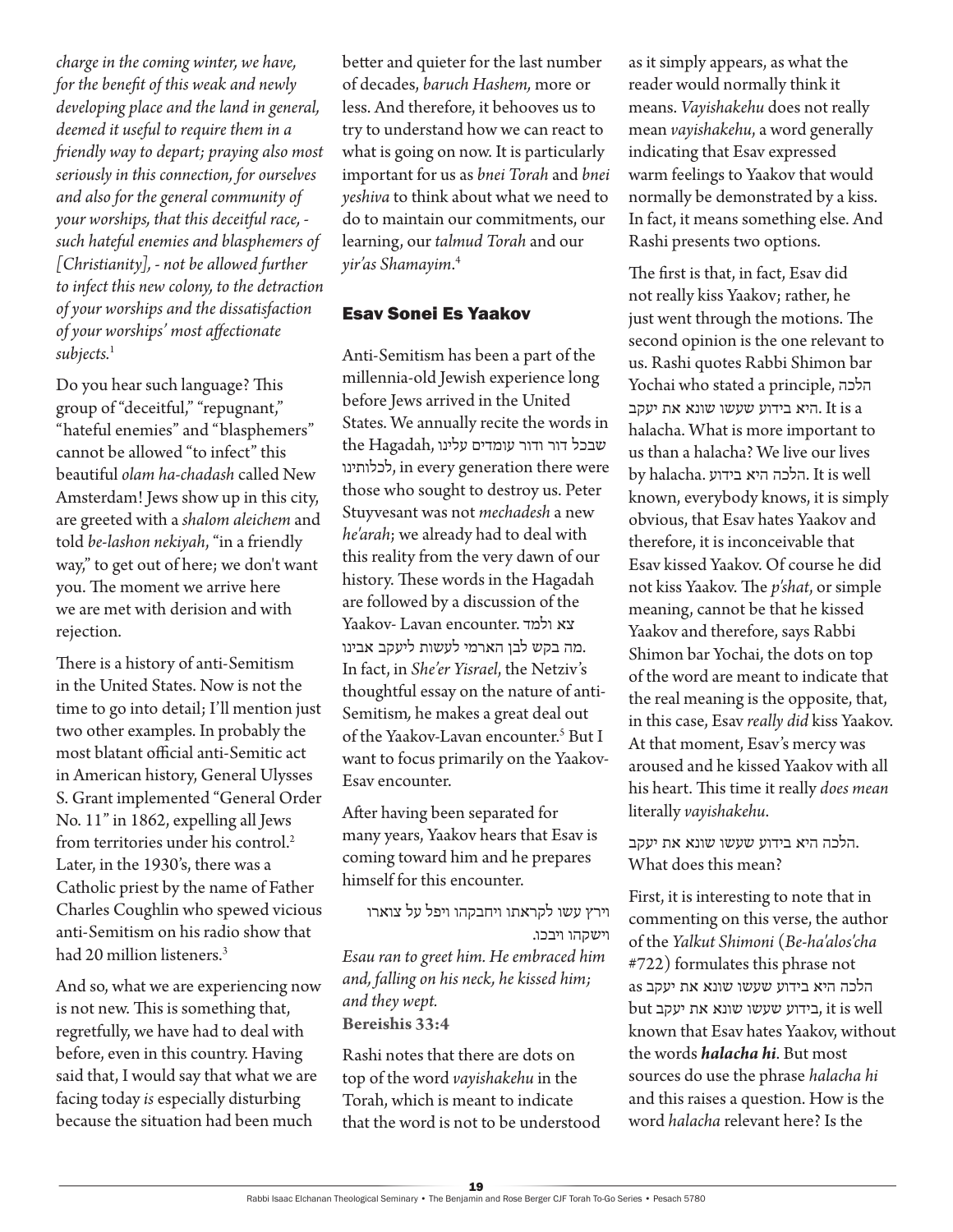fact that Esav hates Yaakov a *halacha*, a law? You're not allowed to do it on *Shabbos*? You're not allowed to eat it or drink it? This is not the kind of a language that we would normally associate with this kind of a statement.

Indeed, both R. Zevi Hirsch Chayis and R. Baruch Halevi Epstein point to a number of places in rabbinic literature where, in fact, the word *halacha* **is** used in a non-legal context, one that we would consider to be *aggadah*:

דגם על עניני אגדה נופל שם הלכה. *The word halacha can also refers to matters of Aggadah.* **Maharatz Chayis, Berachos 31a**

גם עניני ישראל בכלל והידיעות להם יכונו בשם הלכה. *Matters relating to the Jewish people and information about them can also be called "halacha."* **Torah Temimah, Bamidbar 27:21:35**

Even something that is a *devar aggadah* can also be referred to as *halacha*.

But, even if it is possible to defend the use of the word *halacha* in such a non-legal or *agaddic* context, why go out of your way to call Esav's hatred for Yaakov a *halacha*? What is the significance of referring to it that way? Most striking in this context is a *teshuvah* by Rav Moshe Feinstein (*Igros Moshe*, *Choshen Mishpat* 2:77) that addresses this question.

He was responding to Jews in England who claimed that their Jewish schools were not getting the kind of support from the English government that they felt they deserved. They asked Rav Moshe if they could seek support from authorities outside of England to put pressure on the English authorities to do what they, the Jews,

felt was right for their schools.

In response, Rav Moshe counseled against this strategy because he was afraid that it would arouse enmity (*eivah*) among the English authorities against the Jews. And he went on to write that Jew-hatred is high even among those nations who appear to treat Jews favorably. You think they love you? You think they respect you? Not at all. And, in support of this position, he cited the Rashi with הלכה היא בידוע שעשו ,began we which יעקב את שונא. He claims that just like *halacha* is immutable, unchanging, constant and permanent, so is Jewhatred or anti-Semitism:

כמו שהלכה לא משתנית כך שנאת עשו ליעקב לא משתנית.

*Just as halacha doesn't change, so too, the hatred of Esav for Yaakov doesn't change.*

And so, I think that at the end of the day it's a reality. I was born in America. I have benefitted enormously from America. I have incredible *hakoras ha-tov* for America. Rav Moshe famously called America "the *medinah shel chessed*." But at the end of the day, there is something going on here that transcends my understanding and my comfort level. Of course, we need to be vigilant. We need to be proactive in our battle against anti-Semitism. We need to do whatever we can to defend ourselves. We dare not be complacent or passive. Of course. But it is a fact. There is no explanation or justification for it. There is no rationale. *Azoy iz dos*. It is what it is. It's a given. It's a *metzi'us*. 6

### "These Times"

The reality of anti-Semitism has also found its way into halachic literature. The Gemara (*Yevamos* 47a) discusses the procedure for conversion. If a prospective *ger* comes to a *beis din* "these times (*bi-zman ha-zeh*)" and announces his or her desire to convert to Judaism, the first response is dissuasion:

מה ראית שבאת להתגייר אי אתה יודע שישראל בזמן הזה דוויים דחופים סחופים ומטורפין ויסורין באין עליהם. What is wrong with you? Why in the world do you want to convert? Don't you know that the Jewish people are now afflicted, oppressed, downtrodden and harassed? Why

would you choose to be part of such a

persecuted people?

And what is the reference to "these times (*bi-zman ha-zeh*)"? The times of Chazal? Yes, but not only then. This ruling, and the sentiment it expresses, applies to *any time anyone* learns this Gemara. It applies to *all*  times, *whenever* a *ger* may come with the desire to convert. "These times" are *these* times. And indeed this ruling is cited in the *Mishneh Torah* of the Rambam (*Hilchos Issurei Bi'ah,*  14:1) virtually word for word. "These times" have now been extended some thousand years. And they extend until today.

#### Looking to the Future

Given this reality, how do we look to the future? Where can we find the strength and the fortitude to proceed, assured not only of survival but even of a glorious and meaningful future? The Rambam continues (14:4) that one tells a *ger* who persists in his or her quest, who, despite it all, still wants to join the Jewish people, that although we may be downtrodden, our existence is assured for all All ,כל האומות כלין והן עומדין .eternity the nations will be destroyed but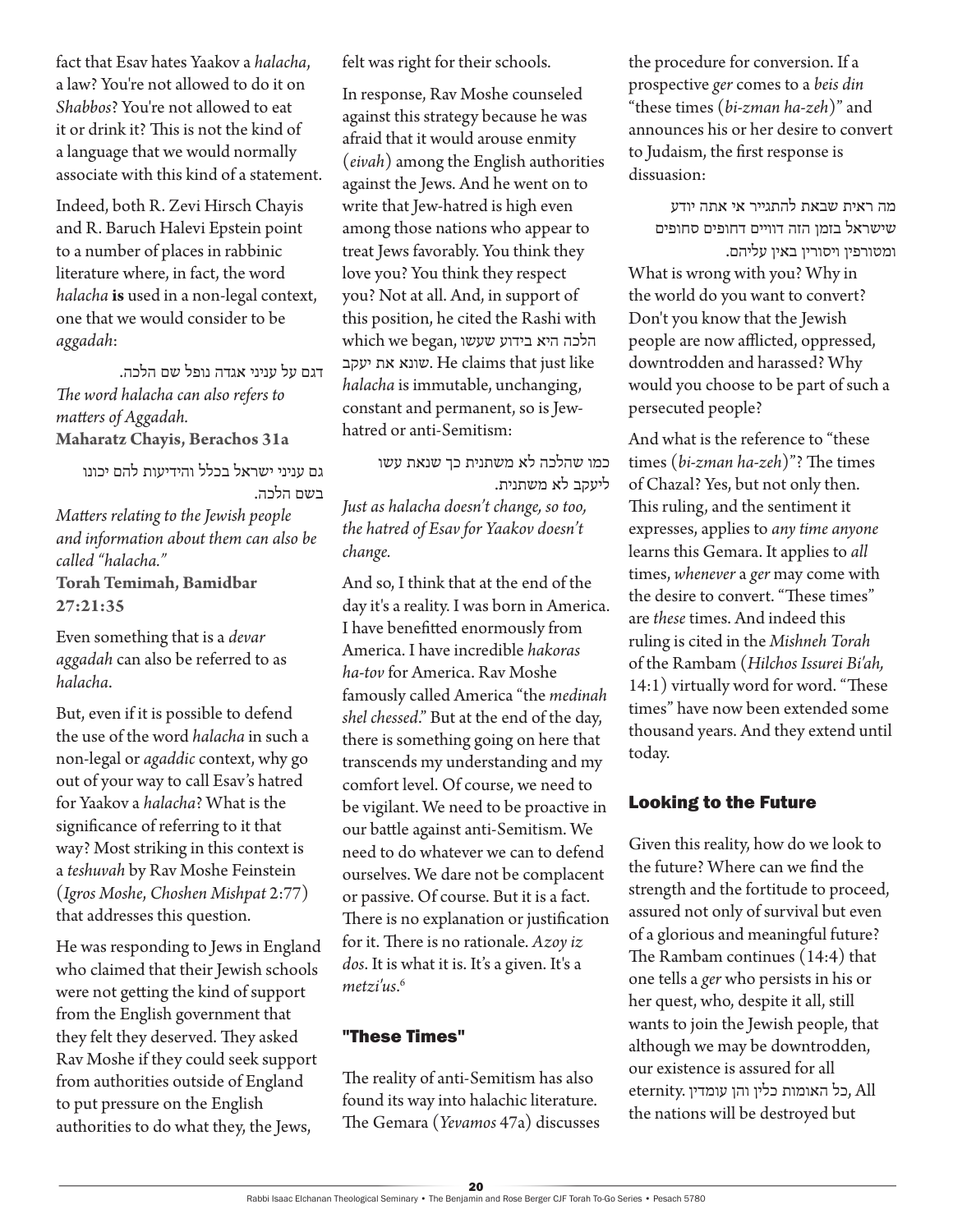the Jewish people will remain. We have a *havtachah*, a divine promise, a divine reassurance that, despite all our challenges, we will exist forever. Even though things look difficult and, as a matter of fact *are* difficult, we are here now and will be here forever. We aren't going anywhere. Hashem has whatever Hashem's *cheshbonos* may be, but our current existence — and our ongoing future existence — is absolutely assured. We shouldn't despair and think that our very existence as a nation is in jeopardy. *Chas ve-shalom*. We have a *havtachah* from the *Ribbono Shel Olam* that we will persevere and exist for all time

The Rambam makes this explicitly clear in his *Iggeres Teman,* written to give *chizuk* to the Jews in Yemen at the end of the twelfth century who were beset with terrible challenges and persecution; greater challenges, much greater challenges, than we face right now, in 2020, in America. The Rambam writes:

וכבר הבטיח לנו ה' יתעלה על ידי נביאיו שאנו לא נכלה ולא נכחד ולא נעדר מהיות אומה נעלה.

Know, dear Jews of Yemen, that we will not be destroyed, nor forgotten, nor disappear from being an exalted nation; not just from being a nation but from being an exalted nation.

And he continues, in a striking and powerful parallel:

וכשם שלא יתכן לתאר בטול מציאותו יתעלה

כך לא יתכן להכחידנו ולכלותנו מן העולם. Just like it is inconceivable to imagine that God will cease to exist, so is it inconceivable to imagine that the Jewish people will cease to exist.

Just as God is eternal, so are the Jewish people.7

And what sustained the Jews of Yemen in the twelfth century sustains us now,

in the twenty-first century, the divine assurance that our existence is assured for all eternity.

It is true that this assurance is a national one, not an individual one. It is for the *klal*, not the *yachid*, for Klal Yisrael, not "Reb Yisrael." Indeed, each one of us needs to do whatever we can to merit our *own* personal existence. We need to take responsibility for whatever *we* can do. But we also take comfort in the fact that we are part of a larger nation assured of eternal existence.

## Our Miracle of Survival

This notion that, somehow, we Jews survive despite all the enormous challenges and difficulties we face, is recognized also by Gentiles. Let me give you one example. Nicholas Berdayev was a very prominent Russian religious philosopher and dissident who died in exile, in Russia, in 1948. He understood how Jewish survival defied any rational explanation. In his *The Meaning of History*, he wrote:

*I remember how the materialist interpretation of history, when I attempted in my youth to verify it by applying it to the destinies of peoples, broke down in the case of the Jews, where destiny seemed absolutely inexplicable from the materialistic standpoint. And, indeed, according to the materialistic and positivist criterion, this people ought long ago to have perished. Its survival is a mysterious and wonderful phenomenon demonstrating that the life of this people is governed by a special predetermination, transcending the processes of adaptation expounded by the materialistic interpretation of history. The survival of the Jews, their resistance to destruction, their endurance under* 

*absolutely peculiar conditions, and the fateful role played by them in history; all these point to the particular and mysterious foundation of their destiny.*<sup>8</sup>

Throughout our long, complex history — from ancient through modern times — we have been forced to confront demographic dispersion, political disintegration, economic dislocation, social alienation, psychological oppression, subtle as well as crude discrimination and, worst of all, brute physical annihilation.9 And you know what? *Nisim ve-nifla'os*! Miracle of miracles! We are still here! This non-Jew understood that the existence of the Jew defied any of the rational categories with which he was familiar. He recognized it to be what he described as "a mysterious and wonderful phenomenon." It is mysterious, it is inexplicable. Something unusual is going on here. But we know exactly what it is. It is the *havtachah*, the assurance, that the *Ribbono Shel Olam* gave us. *This* is what keeps us going as a people and this is what also keeps us going as individuals.

# Dry Bones

I want to now move to *divrei chizuk* and want to share with you a thought that I believe can help us confront the challenges that we currently face, and give us confidence that, *im yirtzeh Hashem*, with *siyata d'Shmaya*, we will be able to persevere.

We read in the *haftarah* on *Shabbos Chol ha-Mo'ed Pesach* how Yechezkel takes dry bones and then places sinews, flesh and skin upon them and they come alive (Yechezkel 37). He literally is *mechayeh mesim*.

The Gemara (*Sanhedrin* 92b) picks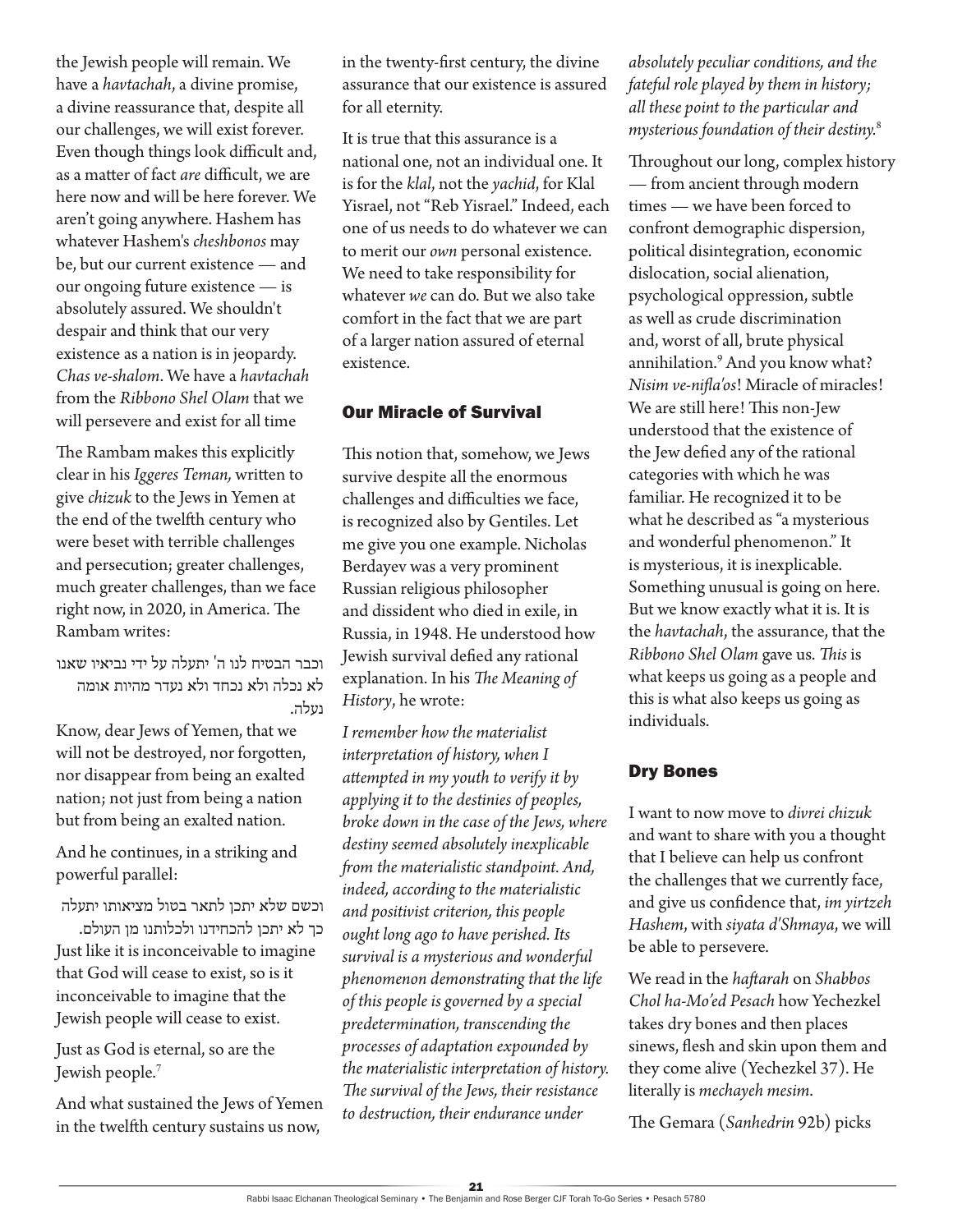up where Yechezkel left off and wonders what happened to those "dry bones" that he brought to life. What happened to the "*mesim she-hechiyeh Yechezkel*?" The Gemara presents three opinions:

ר"א אומר מתים שהחיה יחזקאל עמדו על רגליהם ואמרו שירה ומתו ... ר"א בנו של ר' יוסי הגלילי אומר מתים שהחיה יחזקאל עלו לארץ ישראל ונשאו נשים והולידו בנים ובנות. עמד ר"י בן בתירא על רגליו ואמר אני מבני בניהם והללו תפילין שהניח לי אבי אבא מהם. *R. Eliezer said: The dead that Yechezkel revived stood on their feet, sang praise and died ... R. Eliezer the son of R. Yosi ha-Gelili said: The dead that Yechezkel revived went to Israel, married women and had sons and daughters. R. Yehudah ben Beseira stood up and said, "I am a descendant [of theirs] and here are the tefillin that my grandfather left to me from them."* 

A number of years ago, I heard a powerful interpretation of this Gemara from my father, Rabbi Herschel Schacter, *zichrono livrachah*. He was a chaplain in the American Army during World War II and was the first American Jewish chaplain to liberate a concentration camp, Buchenwald, on April 11, 1945. He interpreted this Gemara in terms of the survivors of the Shoah.

What happened to the "*meisim shehechiyeh Yechezkel*?" What happened to the survivors of the Shoah, literally dry bones who came to life? My father *z"l* suggested that they constituted three different groups.

The first were those who "stood on their feet, sang praise and died." They were happy to be alive, they expressed praise, but then "they died." They left the Jewish people. In terms of *nitzchiyus Yisrael*, they were gone. Please understand. I'm not judging

them. I have no right to judge them. I don't know what I would have done were I to have been there. But they decided to no longer be a part of our people. They could not figure out a way to continue to identify as Jews. They decided not to hitch their wagons to the caravan of Jewish destiny. "They died."

The second group went to Eretz

The key to our eternal existence are the *tefillin*, the *leichter*, the candlesticks, the *esrog* box that, somehow, my *zaydy* and *bubby* were able to hide and I found it and I'm holding it.

Yisrael and they built a state. Onequarter, 25 percent, of the roughly 600,000 Jews who were living in Israel in May of 1948 when the State of Israel was founded were Holocaust survivors. What an extraordinary achievement.

And then the third group. R. Yehudah ben Beseira gets up and says, "Yes, this is great. Thank God you were not among 'the dead.' Thank God you are part of Jewish destiny. You went to Israel, you made sure to create families. You had faith that there would be a future. Great. But that is not enough. Nothing will last unless you are holding your *zaydy's tefillin*,

your *bubby's* Shabbos candles, your parents' Chanukah menorah."

What is the key for *nitzchiyus Yisrael*? What did we do when we were faced with the Shoah, the most brutal example of anti-Semitism in Jewish history ever? It is a massive understatement to say that it was worse than it is now in the United States. Some of the survivors rejected Jewish identity. Some of them built a State of Israel. Great. But the key to our eternal existence, the sources of the *havtachah* that we have from the *Ribbono shel Olam*, are the *tefillin*, the *leichter*, the candlesticks, the *esrog* box that, somehow, my *zaydy* and *bubby*  were able to hide and I found it and I'm holding it. At the end of the day, *this* is what keeps us. *This* is what sustains us when we're faced with difficulty, with challenges.

Yes, we experienced Peter Stuyvesant and Ulysses S. Grant and Father Coughlin. We saw the Rashi*,* the *Yalkut Shimoni*, the *Maharatz Chayis*, the *Torah Temima*h and especially Rav Moshe underscoring the principle .הלכה היא בידוע שעשו שונא את יעקב of We saw the Rambam how Jewish people are now afflicted, oppressed, downtrodden and harassed. But we also have a *havtachah*, we have *chizuk*. The Rambam himself in the *Mishneh Torah* gave us *chizuk*. In the *Iggeres Teiman*, the Rambam gave us *chizuk*. The greatest *chizuk* is, in spite of all the challenges, "I am a descendant [of theirs] and here are the *tefillin* that my grandfather left to me from them."

You are heirs to an extraordinary *mesorah*. You are sitting in this *beis medrash* because *talmud Torah* matters to you, because *yiras Shamayim* matters to you. You chose to come to this yeshiva because living a meaningful Jewish life matters to you,